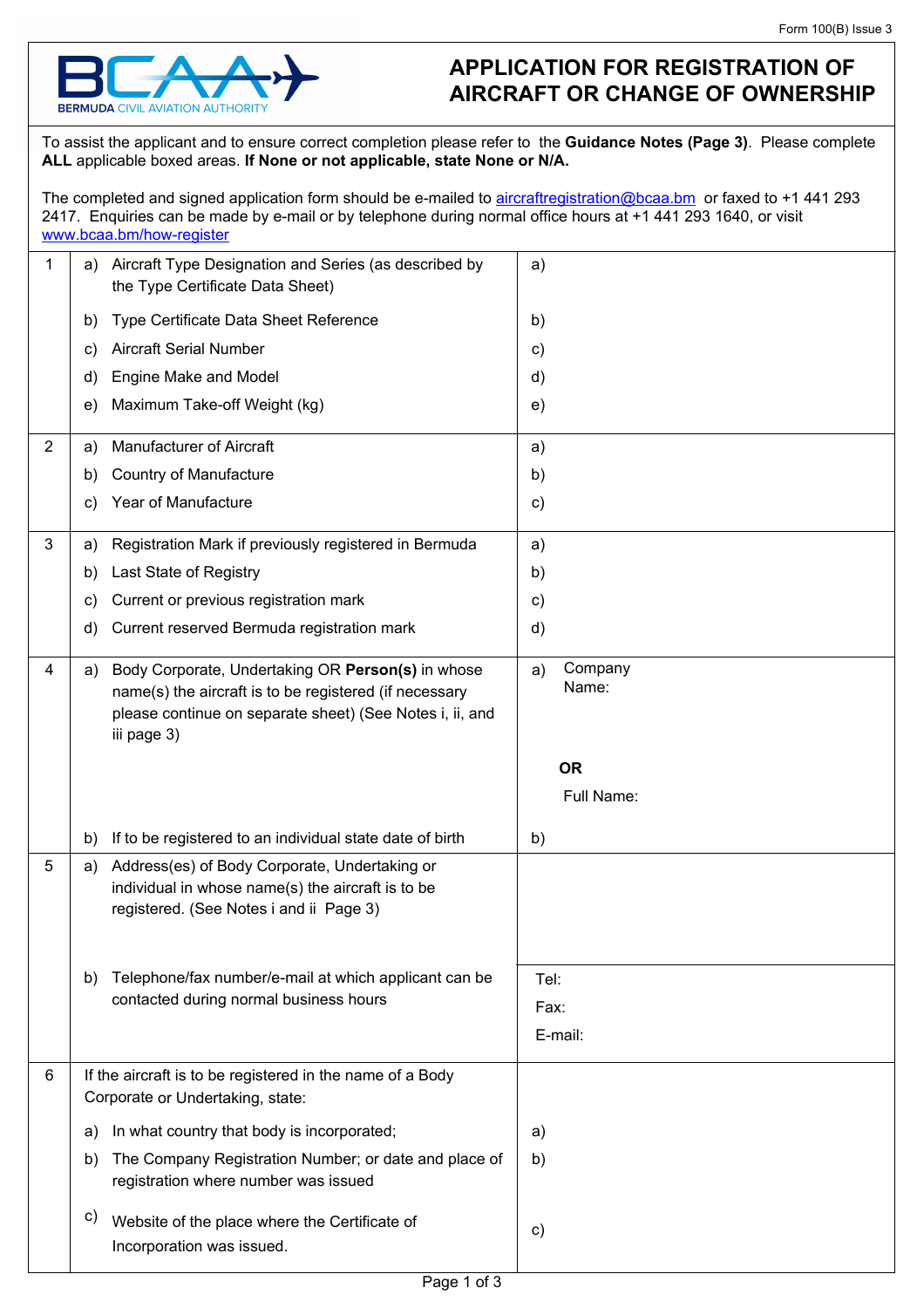Form 100(B) Issue 3

| 7  | Is the Body or person named in 4 the owner of the aircraft?<br>If YES answer questions (a) and (b) below<br>If NO continue to item 8                                                                       |                     | No<br>Yes                                                                                              |  |
|----|------------------------------------------------------------------------------------------------------------------------------------------------------------------------------------------------------------|---------------------|--------------------------------------------------------------------------------------------------------|--|
|    | When did the Body or person(s) shown in 4 become the owner of the aircraft?<br>a)                                                                                                                          |                     | a)                                                                                                     |  |
|    | Is the aircraft wholly owned by the Body or person(s) named in 4? If jointly<br>b)                                                                                                                         |                     | b)                                                                                                     |  |
|    | owned state the percentage shareholding of each person or body entitled as                                                                                                                                 |                     |                                                                                                        |  |
|    | owner to a legal interest in the aircraft or a share therein                                                                                                                                               |                     |                                                                                                        |  |
| 8  | Is the Body or person named in 5 the charterer by demise, i.e. by loan, lease, hire                                                                                                                        |                     |                                                                                                        |  |
|    | or hire purchase agreement (but not a mortgage). If YES, answer questions (a), (b)                                                                                                                         |                     | N/A<br>Yes<br>No.                                                                                      |  |
|    | and (c) below (Not applicable if the aircraft is to be registered to the owner and all                                                                                                                     |                     |                                                                                                        |  |
|    | questions in section 7 are completed).                                                                                                                                                                     |                     |                                                                                                        |  |
|    | State the name and permanent address of the owner of the<br>a)                                                                                                                                             | a)                  |                                                                                                        |  |
|    | aircraft and of intermediate lessors in order to detail the full                                                                                                                                           |                     |                                                                                                        |  |
|    | lease structure (if necessary please continue on a separate                                                                                                                                                |                     |                                                                                                        |  |
|    | sheet)                                                                                                                                                                                                     |                     |                                                                                                        |  |
|    | When did the charter commence?<br>b)                                                                                                                                                                       | b)                  |                                                                                                        |  |
|    | What is the expiry date of the charter?<br>C)                                                                                                                                                              | $\mathbf{c})$       |                                                                                                        |  |
|    |                                                                                                                                                                                                            |                     |                                                                                                        |  |
| 9  | In what capacity is the person, Body Corporate or Undertaking in whose name the aircraft is to be registered<br>entitled to have an aircraft registered in his name in Bermuda? (Tick appropriate heading) |                     |                                                                                                        |  |
|    |                                                                                                                                                                                                            |                     |                                                                                                        |  |
|    | The Crown in the right of Her Majesty's<br>f)<br>a)<br>Government in the United Kingdom                                                                                                                    |                     | Body incorporated in the United Kingdom, or in<br>some other part of the Commonwealth and              |  |
|    | <b>British citizen</b><br>b)                                                                                                                                                                               |                     | having its registered office or principle place of<br>business in the United Kingdom or any other part |  |
|    | Commonwealth citizen (See Note iv page 3)<br>C)                                                                                                                                                            | of the Commonwealth |                                                                                                        |  |
|    | Nationals of any European Economic Area<br>d)<br>g)                                                                                                                                                        |                     | Undertaking formed in accordance with the law of                                                       |  |
|    | <b>State</b>                                                                                                                                                                                               |                     | a European Economic Area State and having its<br>registered office, central administration or          |  |
|    | British protected person<br>e)                                                                                                                                                                             |                     | principal place of business within the European                                                        |  |
|    |                                                                                                                                                                                                            | Economic Area       |                                                                                                        |  |
| 10 | Does any unqualified person or Body (other than 9 (a)-(g) above) hold a legal or                                                                                                                           |                     | Yes<br>No                                                                                              |  |
|    | beneficial interest by way of ownership in the aircraft or any share therein?                                                                                                                              |                     |                                                                                                        |  |
|    | If YES, give particulars (name, address, nationality)                                                                                                                                                      |                     |                                                                                                        |  |
|    |                                                                                                                                                                                                            |                     |                                                                                                        |  |
| 11 | If the aircraft is to be registered in the name of a person as defined in $9(c)$ , (d), or<br>(e) above, state the nationality of such person                                                              |                     |                                                                                                        |  |
|    |                                                                                                                                                                                                            |                     |                                                                                                        |  |
| 12 | Intended use of the aircraft<br>a)                                                                                                                                                                         | a)                  | $\blacktriangledown$                                                                                   |  |
|    | Location of main operational base of the aircraft<br>b)                                                                                                                                                    | b)                  |                                                                                                        |  |
|    | Operator<br>C)                                                                                                                                                                                             | c)                  |                                                                                                        |  |
| 13 | <b>DECLARATION</b>                                                                                                                                                                                         |                     |                                                                                                        |  |
|    | I/We hereby declare that the foregoing particulars and answers are true in every respect, and I/We apply for the<br>aircraft to be registered in Bermuda. (See Note v page 3)                              |                     |                                                                                                        |  |
|    | Signature(s):<br>Date:                                                                                                                                                                                     |                     |                                                                                                        |  |
|    | (of all parties named above - See Note iii page 3)                                                                                                                                                         |                     |                                                                                                        |  |
|    | Name(s):                                                                                                                                                                                                   |                     |                                                                                                        |  |
|    | (Block letters)                                                                                                                                                                                            |                     |                                                                                                        |  |
|    | Position(s) held:                                                                                                                                                                                          |                     |                                                                                                        |  |
|    | (See Note iii page 3)                                                                                                                                                                                      |                     |                                                                                                        |  |